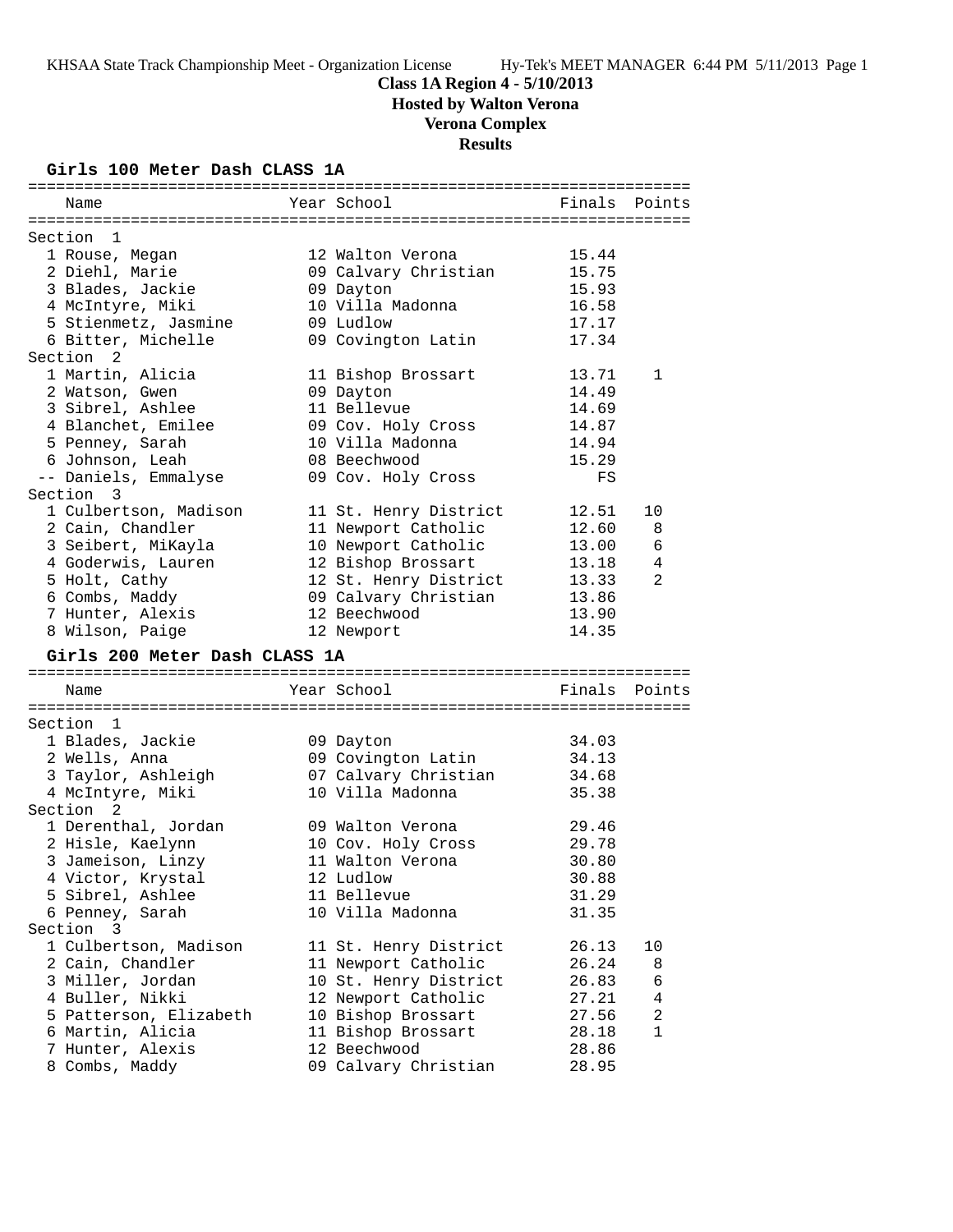**Class 1A Region 4 - 5/10/2013**

**Hosted by Walton Verona**

# **Verona Complex**

**Results**

## **Girls 400 Meter Dash CLASS 1A**

| Name                         | Year School           | Finals  | Points         |
|------------------------------|-----------------------|---------|----------------|
| Section<br>2                 |                       |         |                |
| 1 Dosker, Brooke             | 10 Beechwood          | 1:10.84 |                |
| 2 Rice, Becky                | 09 Villa Madonna      | 1:13.39 |                |
| 3 Redfield, Shannon          | 12 Beechwood          | 1:14.36 |                |
| 4 Mains, Kyla                | 10 Cov. Holy Cross    | 1:15.57 |                |
| 5 Wells, Sarah               | 09 Covington Latin    | 1:16.83 |                |
| 6 Taylor, Ashleigh           | 07 Calvary Christian  | 1:20.13 |                |
| 7 Ungerman, Livia            | 07 Calvary Christian  | 1:20.44 |                |
| 8 Walters, Lydia             | 09 Covington Latin    | 1:21.15 |                |
| Section<br>3                 |                       |         |                |
| 1 Goderwis, Nicole           | 10 Bishop Brossart    | 58.84   | 10             |
| 2 Cain, Chandler             | 11 Newport Catholic   | 1:00.03 | 8              |
| 3 Peace, Madison             | 12 Walton Verona      | 1:00.23 | 6              |
| 4 Neiser, Shelly             | 12 Bishop Brossart    | 1:01.61 | 4              |
| 5 Wells, Emily               | 09 Walton Verona      | 1:04.40 | $\overline{a}$ |
| 6 Leedom, Libby              | 12 St. Henry District | 1:04.93 | $\mathbf{1}$   |
| 7 Fugate, Jenna              | 10 St. Henry District | 1:05.87 |                |
| 8 Matteoli, Nikki            | 11 Newport Catholic   | 1:06.35 |                |
| Girls 800 Meter Run CLASS 1A |                       |         |                |
|                              |                       |         |                |
| Name                         | Year School           |         | Finals Points  |
|                              |                       |         |                |
| Section 1                    |                       |         |                |
| 1 Dysert, Jessica            | 09 Ludlow             | 3:00.44 |                |
| 2 Diehl, Marie               | 09 Calvary Christian  | 3:02.26 |                |
| 3 Voorhees, Jessica          | 11 Villa Madonna      | 3:16.93 |                |
| 4 Ungerman, Livia            | 07 Calvary Christian  | 3:37.53 |                |
| 5 Minzer, Katheryn           | 09 Covington Latin    | 3:43.66 |                |
| Section 2                    |                       |         |                |
| 1 Peace, Madison             | 12 Walton Verona      | 2:23.68 | 10             |
| 2 Connett, Taylor            | 11 St. Henry District | 2:25.24 | 8              |
| 3 Lewis, Stephanie           | 11 Newport Catholic   | 2:29.30 | 6              |
| 4 Klocke, Kristin            | 12 Bishop Brossart    | 2:29.34 | 4              |
| 5 Bertram, Madison           | 10 Bishop Brossart    | 2:29.36 | 2              |
| 6 Hoffman, Elizabeth         | 09 St. Henry District | 2:33.84 | $\mathbf{1}$   |
| 7 Schack, Chelsea            | 11 Newport Catholic   | 2:34.75 |                |
| 8 Ruedebusch, Samantha       | 10 Beechwood          | 2:35.64 |                |
| 9 Smith, Christine           | 12 Covington Latin    | 2:35.84 |                |
| 10 Werner, Amanda            | 10 Villa Madonna      | 2:35.86 |                |
| 11 Sweasy, Natalie           | 08 Beechwood          | 2:35.88 |                |
| 12 Bergman, Gabrielle        | 11 Cov. Holy Cross    | 2:37.62 |                |
| 13 Williams, Delaney         | 09 Walton Verona      | 2:41.76 |                |
| 14 Kinsey, Hannah            | 11 Williamstown       | 2:42.27 |                |
| 15 Bergman, Celeste          | 09 Cov. Holy Cross    | 2:43.80 |                |
| 16 Tillman, Katie            | 09 Dayton             | 3:09.80 |                |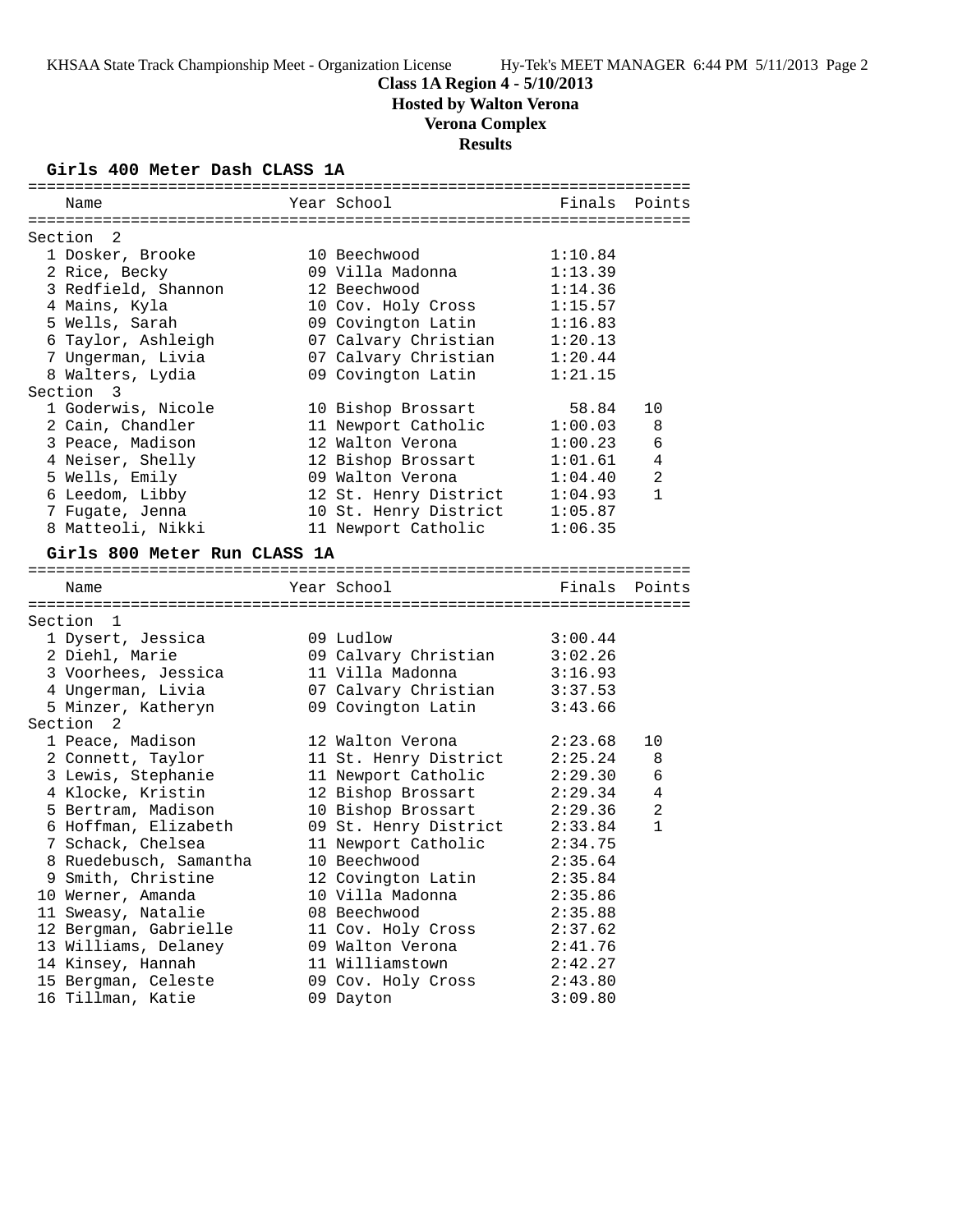### **Class 1A Region 4 - 5/10/2013**

**Hosted by Walton Verona**

# **Verona Complex**

# **Results**

## **Girls 1600 Meter Run CLASS 1A**

| Name                             | Year School           | Finals Points |                |
|----------------------------------|-----------------------|---------------|----------------|
| Section 1                        |                       |               |                |
| 1 Hentz, Sam                     | 10 St. Henry District | 5:29.56       | 10             |
| 2 Connett, Taylor                | 11 St. Henry District | 5:34.97       | 8              |
| 3 Nienaber, Olivia               | 09 Bishop Brossart    | 5:39.41       | 6              |
| 4 Victor, Amber                  | 09 Ludlow             | 5:45.56       | $\overline{4}$ |
| 5 Donnelly, Shannon              | 12 Bishop Brossart    | 5:45.60       | $\overline{2}$ |
| 6 Ruedebusch, Samantha           | 10 Beechwood          | 5:47.80       | $\mathbf{1}$   |
| 7 Bergman, Gabrielle             | 11 Cov. Holy Cross    | 5:48.32       |                |
| 8 Drohan, Caitlyn                | 11 Newport Catholic   | 5:49.37       |                |
| 9 Laber, Allison                 | 11 Villa Madonna      | 6:00.60       |                |
| 10 Cunha, Melissa                | 12 Villa Madonna      | 6:10.38       |                |
| 11 Ortega, Blanca                | 10 Walton Verona      | 6:11.19       |                |
| 12 Robke, Sydney                 | 09 Cov. Holy Cross    | 6:23.28       |                |
| 13 Dugan, Byni                   | 09 Ludlow             | 6:26.87       |                |
| 14 Webster, Rachel               | 08 Calvary Christian  | 6:27.55       |                |
| 15 Brar, Tanvi                   | 07 Beechwood          | 6:29.96       |                |
| 16 Walker, Zoyie                 | 10 Walton Verona      | 6:49.87       |                |
| 17 Tillman, Katie                | 09 Dayton             | 7:04.81       |                |
| Girls 3200 Meter Run CLASS 1A    |                       |               |                |
|                                  |                       |               |                |
| Name                             | Year School           | Finals        | Points         |
| 1 Hentz, Sam                     | 10 St. Henry District | 12:00.46      | 10             |
| 2 Svec, Renee                    | 09 St. Henry District | 12:24.19      | 8              |
| 3 Lohr, Madison                  | 08 Walton Verona      | 12:26.55      | 6              |
| 4 Nienaber, Olivia               | 09 Bishop Brossart    | 12:28.92      | 4              |
| 5 Ponzer, McCall                 | 07 Walton Verona      | 12:31.13      | 2              |
| 6 Sandfoss, Sarah                | 10 Bishop Brossart    | 12:39.95      | $\mathbf{1}$   |
| 7 Drohan, Caitlyn                | 11 Newport Catholic   | 12:48.37      |                |
| 8 Laber, Allison                 | 11 Villa Madonna      | 13:20.05      |                |
| 9 Dugan, Chesi                   | 09 Ludlow             | 13:20.10      |                |
| 10 Cunha, Melissa                | 12 Villa Madonna      | 13:38.31      |                |
| 11 Jackson, Grace                | 07 Beechwood          | 13:42.05      |                |
| Girls 100 Meter Hurdles CLASS 1A |                       |               |                |
|                                  |                       |               |                |
| Name                             | Year School           | Finals Points |                |
| 1 Slagle, Rebecca                | 09 Beechwood          | 18.27         |                |
| 2 Matchinga, Anna                | 12 Covington Latin    | 18.42         |                |
| 3 Case, Hannah                   | 11 Walton Verona      | 18.69         |                |
| 4 Schoultheis, Bridget           | 12 Dayton             | 18.80         |                |
| 5 Lemker, Nicole                 | 11 Ludlow             | 19.39         |                |
| 6 Califf, Libby                  | 10 Villa Madonna      | 20.78         |                |
| 7 Giesbrecht, Kirsten            | 12 Villa Madonna      | 22.05         |                |
| Section 2                        |                       |               |                |

| Section 2          |                       |       |                |
|--------------------|-----------------------|-------|----------------|
| 1 Burke, Meghan    | 12 St. Henry District | 15.83 | 10             |
| 2 Eltzroth, Celia  | 11 St. Henry District | 15.84 | - 8            |
| 3 Goderwis, Nicole | 10 Bishop Brossart    | 16.32 | - 6            |
| 4 Brown, Suzi      | 11 Bishop Brossart    | 16.65 | $\overline{4}$ |
| 5 Otten, Alli      | 11 Newport Catholic   | 17.17 | 2              |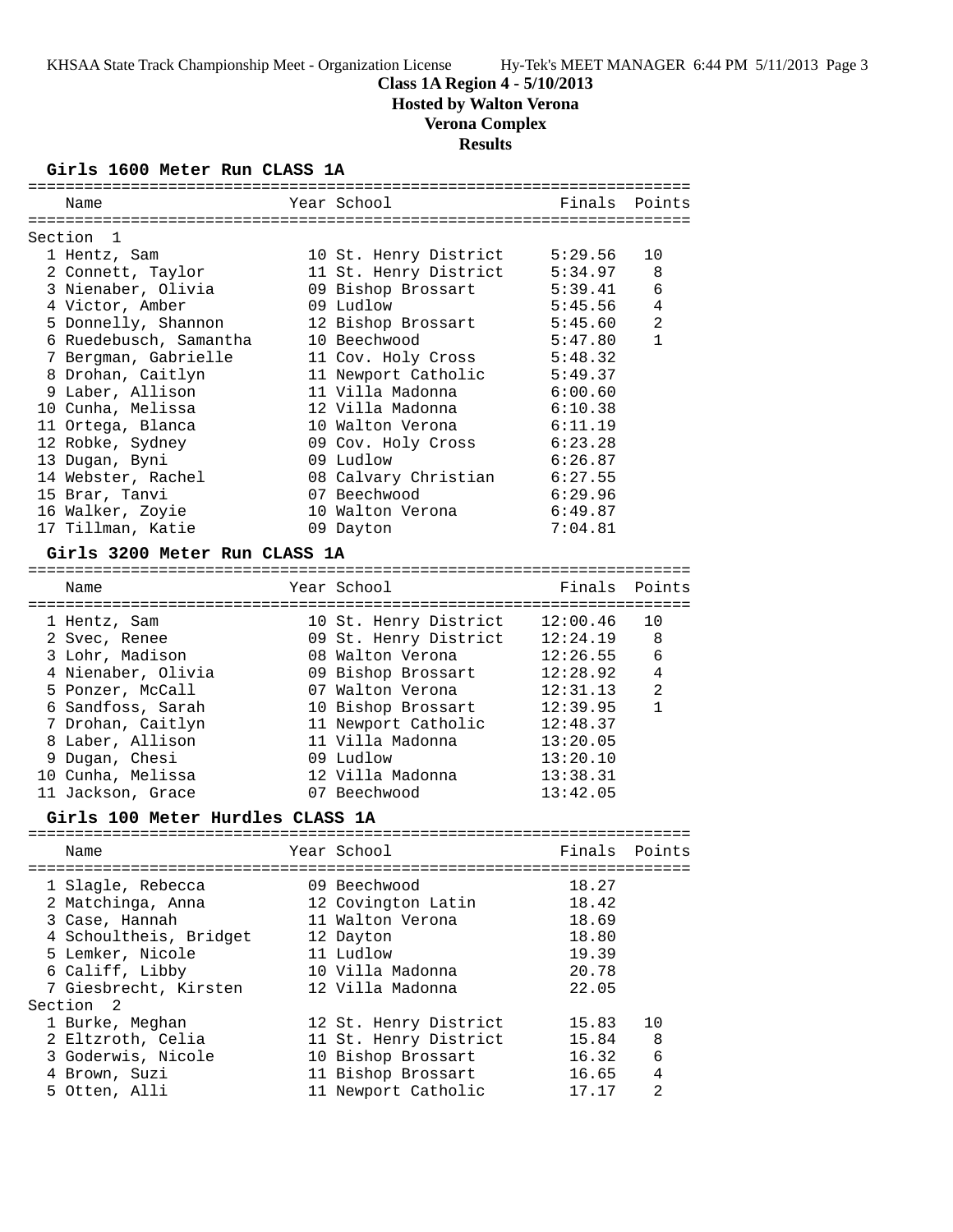**Class 1A Region 4 - 5/10/2013**

**Hosted by Walton Verona**

# **Verona Complex**

# **Results**

| Girls 100 Meter Hurdles CLASS 1A                                                |                                    |                                    |                |
|---------------------------------------------------------------------------------|------------------------------------|------------------------------------|----------------|
| 6 Schmits, Courtney<br>7 Swope, Ashley<br>8 Schilling, Anna Claire 12 Beechwood | 08 Bellevue<br>12 Newport Catholic | 17.72<br>17.78<br>18.64            | 1              |
| Girls 300 Meter Hurdles CLASS 1A                                                |                                    |                                    |                |
| Name                                                                            | Year School                        | Finals                             | Points         |
| Section<br>1                                                                    |                                    |                                    |                |
| 1 Lemker, Nicole                                                                | 11 Ludlow                          | 59.96                              |                |
| Section <sub>2</sub>                                                            |                                    |                                    |                |
| 1 Bailey, BreeAnn                                                               | 11 Ludlow                          | 52.75                              | 1              |
| 2 Joswick, Claire                                                               | 10 Beechwood                       | 55.24                              |                |
| 3 Matchinga, Anna                                                               | 12 Covington Latin                 | 56.90                              |                |
| 4 Walling, Maranda<br>5 Case, Hannah                                            | 11 Dayton<br>11 Walton Verona      | 58.14<br>58.68                     |                |
| 6 Cox, Sarah                                                                    | 10 Cov. Holy Cross                 | 58.83                              |                |
| 7 Giesbrecht, Kirsten                                                           | 12 Villa Madonna                   | 1:00.68                            |                |
| 8 Califf, Libby                                                                 | 10 Villa Madonna                   | 1:02.01                            |                |
| Section 3                                                                       |                                    |                                    |                |
| 1 Buller, Nikki                                                                 | 12 Newport Catholic                | 46.36                              | 10             |
| 2 Brown, Suzi                                                                   | 11 Bishop Brossart                 | 47.94                              | 8              |
| 3 Felix, Tina                                                                   | 09 St. Henry District              | 48.79                              | 6              |
| 4 Burke, Meghan                                                                 | 12 St. Henry District              | 49.27                              | $\overline{4}$ |
| 5 Otten, Alli<br>6 Schmits, Courtney                                            | 11 Newport Catholic<br>08 Bellevue | 49.31<br>53.98                     | 2              |
| 7 Rauen, Jade                                                                   | 10 Bishop Brossart                 | 53.99                              |                |
| 8 Weibel, Taylor                                                                | 11 Beechwood                       | 54.44                              |                |
| Girls 4x100 Meter Relay CLASS 1A                                                |                                    |                                    |                |
|                                                                                 |                                    |                                    |                |
| School                                                                          |                                    |                                    | Finals Points  |
| Section 1                                                                       |                                    |                                    |                |
| 1 Covington Latin                                                               |                                    | 58.64                              |                |
| 1) Gripshover, Emma 12                                                          | 2) Herzog, Emily 12                |                                    |                |
| 3) Hidreth, Bridgette 12                                                        |                                    | 4) Matchinga, Anna 12              |                |
| 5) Jackson, Diane 12                                                            |                                    | 6) Eliassen, Isabel 09             |                |
| 7) Walters, Lydia 09                                                            | 8) Nease, Leona 12                 |                                    |                |
| 2 Dayton<br>1) Watson, Gwen 09                                                  |                                    | 58.74<br>2) Michaels, Priscilla 08 |                |
| 3) Spencer, Marquelle 08                                                        |                                    | 4) Schoultheis, Bridget 12         |                |
| 5) Blades, Jackie 09                                                            | 6) Downard, Megan 07               |                                    |                |
| 7) Walling, Maranda 11                                                          | 8) Jones, Tabitha 11               |                                    |                |
| Section<br>2                                                                    |                                    |                                    |                |
| 1 Bishop Brossart                                                               |                                    | 50.51                              | 10             |
| 1) Patterson, Elizabeth 10                                                      |                                    | 2) Goderwis, Nicole 10             |                |
| 3) Brown, Suzi 11                                                               |                                    | 4) Goderwis, Lauren 12             |                |
| 5) Martin, Alicia 11<br>7) Neiser, Shelly 12                                    | 6) Klump, Sarah 12                 | 8) Bertram, Madison 10             |                |
| 2 St. Henry District                                                            |                                    | 50.77                              | 8              |
| 1) Culbertson, Madison 11                                                       | 2) Holt, Cathy 12                  |                                    |                |
| 3) Miller, Jordan 10                                                            | 4) Felix, Laura 12                 |                                    |                |
| 5) Felix, Tina 09                                                               |                                    | 6) Eltzroth, Celia 11              |                |
|                                                                                 |                                    |                                    |                |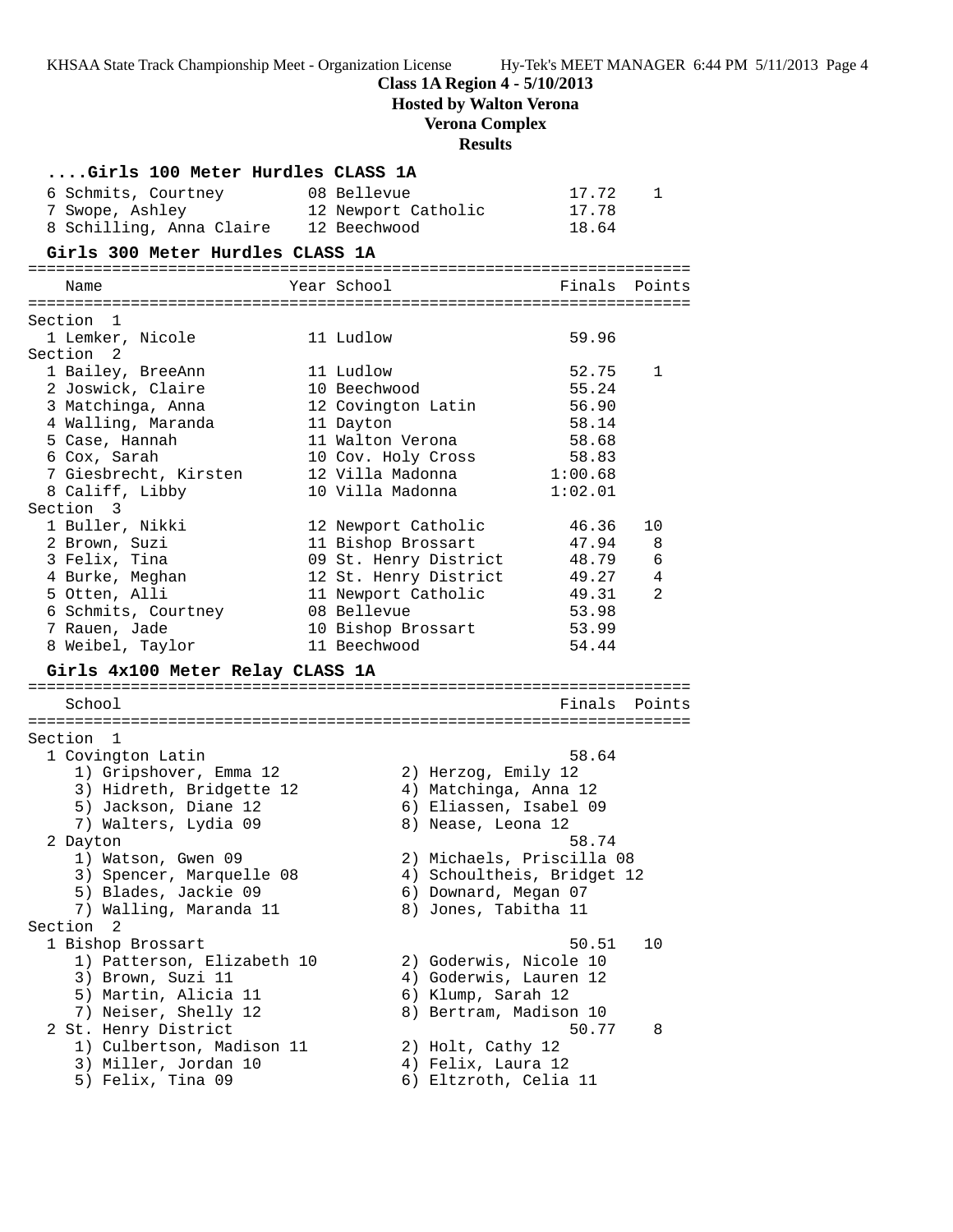**Hosted by Walton Verona**

## **Verona Complex**

#### **Results**

### **....Girls 4x100 Meter Relay CLASS 1A**

 7) Leedom, Libby 12 8) Burke, Meghan 12 3 Newport Central Catholic 53.15 6 1) Swope, Ashley 12 2) Buller, Nikki 12 3) Davenport, Ansley 09 4) Seibert, MiKayla 10 5) Lankheit, Keyaira 10 6) Otten, Alli 11 7) Cain, Chandler 11 8) Lankheit, Imani 11 4 Walton Verona 55.38 4 1) Case, Hannah 11 2) Lehkamp, Rachel 07 3) Derenthal, Jordan 09 4) Mullikan, Shelby 11 5) Johnston, Sarah 08 6) Wells, Emily 09 7) Mulchaey, Lauren 08 8) Webster, Brandey 08 5 Holy Cross (Covington) 55.82 2 1) Spenlau, Jenna 12 2) Hisle, Kaelynn 10 3) Daniels, Emmalyse 09 4) Enzweiler, Abigail 09 5) Blanchet, Emilee 09 6) 6 Beechwood 56.07 1 1) Hunter, Alexis 12 2) Colosimo, Sophie 09 3) Johnson, Leah 08 (4) Weibel, Taylor 11 5) Joswick, Claire 10 6) Schillling, Anna Claire 12 7) Chiasson, Teraza 08 8) Beitler, Maddie 06 7 Villa Madonna 56.69 1) Barton, Megan 12 2) Moser, Paulette 10 3) Austin, Abby 10 4) Ernst, Sarah 09 5) Patil, Monique 10 (6) Penney, Sarah 10 7) Califf, Libby 10 8) Stoddart, Molly 12 8 Ludlow 56.85 1) Cowles, Jordan 10 2) Victor, Krystal 12 3) Bailey, BreeAnn 11 4) Victor, Tiffany 08 5) Ridge, Allison 11 6) Shworles, Carmen 11 7) Dugan, Byni 09 8) Dugan, Chesi 09 **Girls 4x200 Meter Relay CLASS 1A** ======================================================================= School **Finals** Points ======================================================================= Section 1 1 Covington Latin 2:02.49 1) Gripshover, Emma 12 2) Herzog, Emily 12 3) Jackson, Diane 12 4) Hidreth, Bridgette 12 5) Nease, Leona 12 6) Eliassen, Isabel 09 7) Matchinga, Anna 12 anns 8) Section 2 1 St. Henry District 1:46.33 10 1) Culbertson, Madison 11 2) Cahill, Lauren 11 3) Miller, Jordan 10  $\hskip1cm \hskip1cm 4$ ) Felix, Laura 12 5) Felix, Tina 09 6) Holt, Cathy 12 7) Leedom, Libby 12 8) Eltzroth, Celia 11 2 Newport Central Catholic 1:47.29 8 1) Seibert, MiKayla 10 2) Buller, Nikki 12 3) Davenport, Ansley 09 (4) Cain, Chandler 11 5) Otten, Alli 11 6) Schack, Chelsea 11 7) Lankheit, Imani 11 8) Matteoli, Nikki 11 3 Bishop Brossart 1:47.38 6 1) Patterson, Elizabeth 10 2) Klump, Sarah 12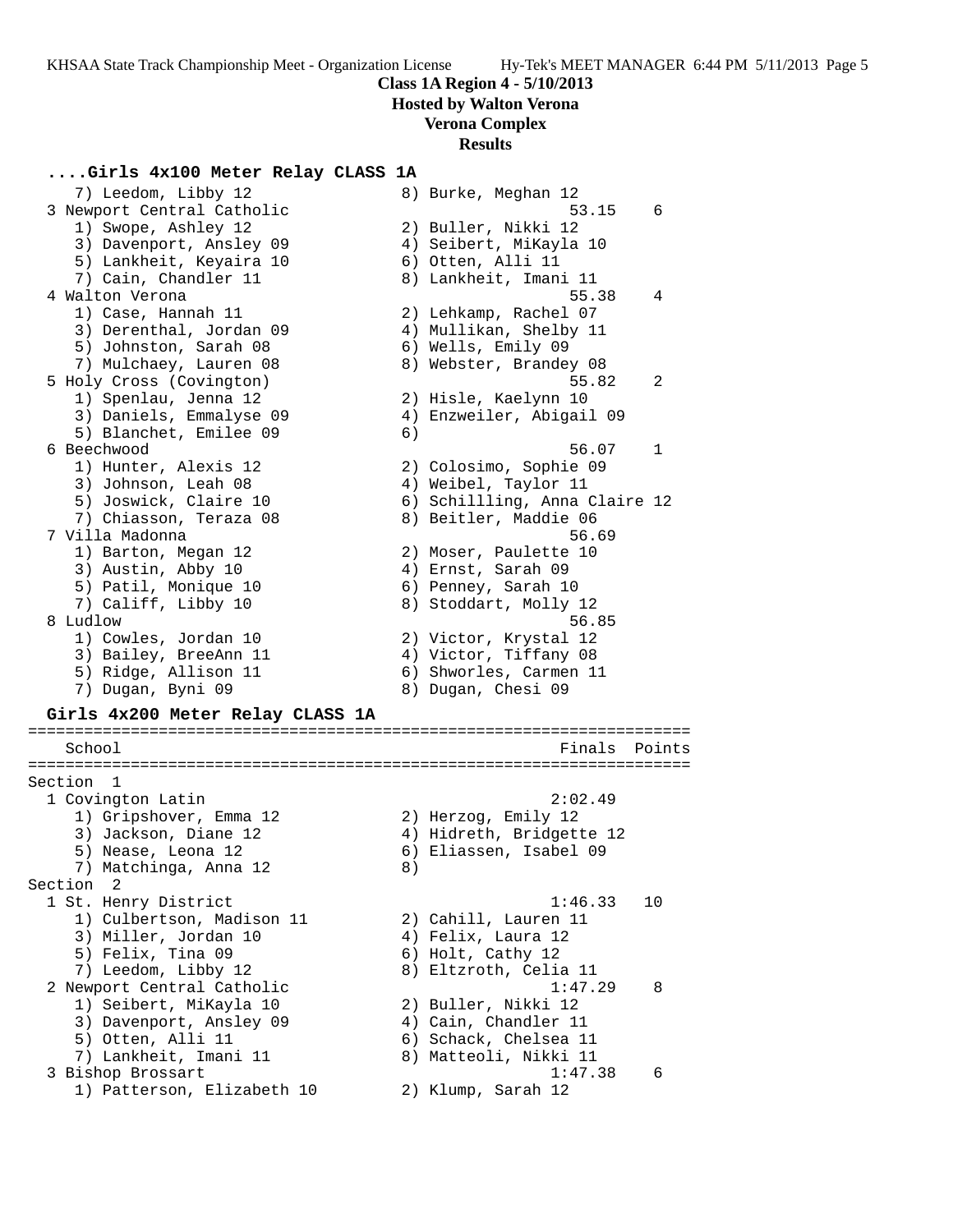**Hosted by Walton Verona**

## **Verona Complex**

## **Results**

**....Girls 4x200 Meter Relay CLASS 1A** 3) Martin, Alicia 11 4) Goderwis, Lauren 12 5) Neiser, Shelly 12 (6) Bertram, Madison 10 7) Brown, Suzi 11 8) Goderwis, Nicole 10 4 Walton Verona 1:56.38 4 1) Derenthal, Jordan 09 2) Case, Hannah 11 3) Wells, Emily 09 4) Mullikan, Shelby 11 5) Mulchaey, Lauren 08 6) Peace, Madison 12 7) Johnston, Sarah 08 8 8) Ortega, Blanca 10 5 Ludlow 1:58.22 2 1) Cowles, Jordan 10 2) Victor, Krystal 12 3) Bailey, BreeAnn 11 4) Victor, Tiffany 08 5) Ridge, Allison 11 6) Shworles, Carmen 11 7) Dugan, Byni 09 8) Dugan, Chesi 09 6 Beechwood 1:58.30 1 1) Hunter, Alexis 12 2) Colosimo, Sophie 09 3) Weibel, Taylor 11 4) Schillling, Anna Claire 12 5) Johnson, Leah 08 6) Beitler, Maddie 06 7) Chiasson, Teraza 08 8) Slagle, Rebecca 09 7 Villa Madonna 1:59.49 1) Barton, Megan 12 2) Moser, Paulette 10 3) Austin, Abby 10 (4) Werner, Amanda 10 5) Patil, Monique 10 6) Penney, Sarah 10 7) Ernst, Sarah 09 8) Giordano, Grace 09 8 Holy Cross (Covington) 2:01.75 1) Spenlau, Jenna 12 2) Hisle, Kaelynn 10 3) Enzweiler, Abigail 09 4) Daniels, Emmalyse 09 5) Blanchet, Emilee 09 6) **Girls 4x400 Meter Relay CLASS 1A** ======================================================================= School **Finals** Points ======================================================================= Section 1 1 Beechwood 4:46.34 1) Ruedebusch, Samantha 10 2) Sweasy, Natalie 08 3) Dosker, Brooke 10 4) Johnson, Leah 08 5) Hunter, Alexis 12 6) Joswick, Claire 10 7) Redfield, Shannon 12 and 8) Jackson, Grace 07 2 Holy Cross (Covington) 4:56.94 1) Frantz, Lillian 11 2) Robke, Sydney 09 3) Cox, Sarah 10  $\hskip1cm$  4) Mains, Kyla 10 5) Bergman, Celeste 09 (6) Section 2 1 Bishop Brossart 4:06.02 10 1) Klump, Sarah 12 2) Goderwis, Lauren 12 3) Goderwis, Nicole 10 (4) Neiser, Shelly 12 5) Patterson, Elizabeth 10 6) Bertram, Madison 10 7) Klocke, Kristin 12 8) Martin, Alicia 11 2 St. Henry District 4:10.60 8 1) Felix, Laura 12 2) Miller, Jordan 10 3) Cahill, Lauren 11 (4) Felix, Tina 09 5) Leedom, Libby 12 6) Connett, Taylor 11 7) Culbertson, Madison 11 and 8) Holt, Cathy 12 3 Walton Verona 4:22.03 6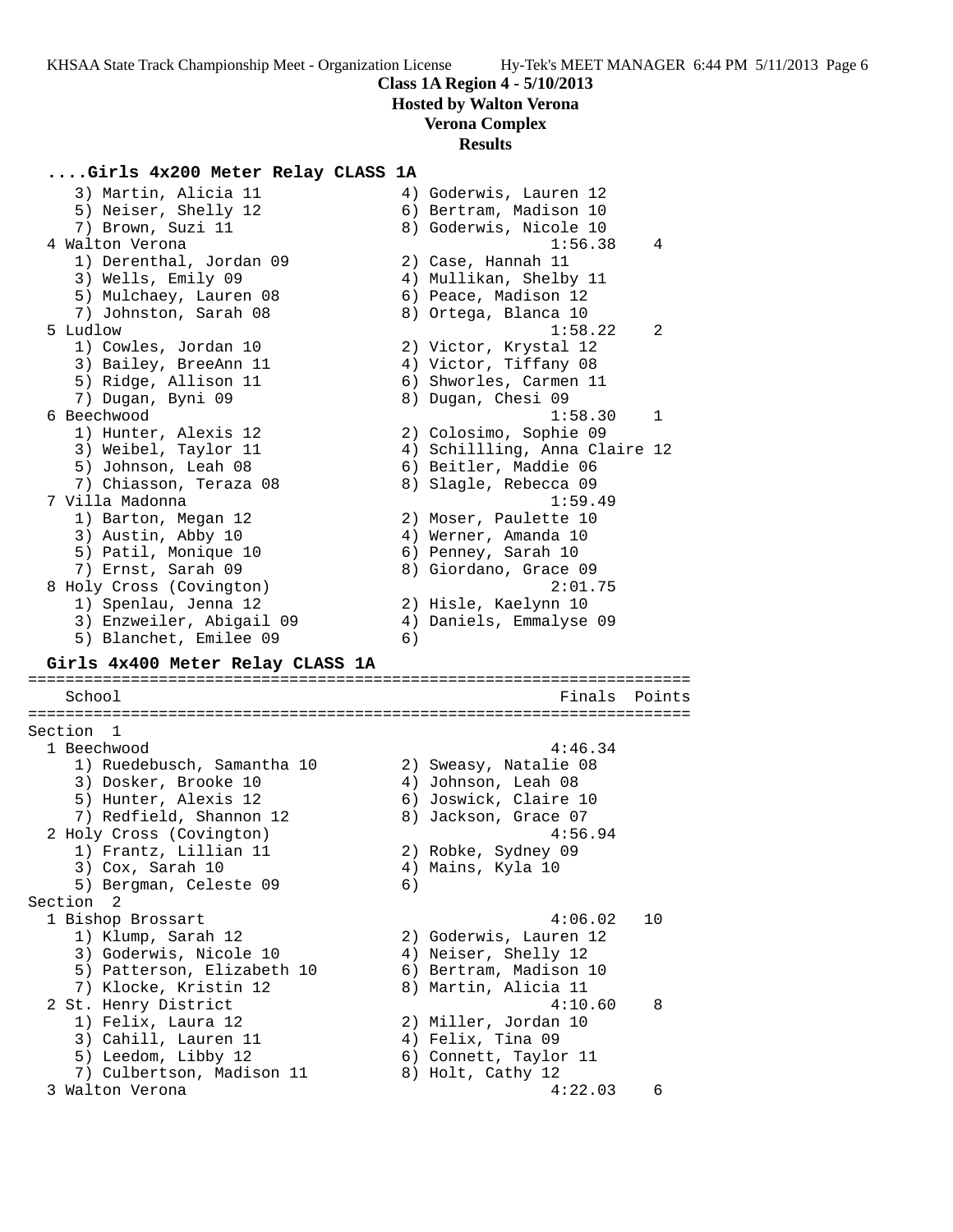**Hosted by Walton Verona**

# **Verona Complex**

## **Results**

## **....Girls 4x400 Meter Relay CLASS 1A**

| 1) Wells, Emily 09               | 2) Peace, Madison 12      |        |
|----------------------------------|---------------------------|--------|
| 3) Ortega, Blanca 10             | 4) Dixon, Danielle 10     |        |
| 5) Johnston, Sarah 08            | 6) Mullikan, Shelby 11    |        |
| 7) Williams, Delaney 09          | 8) Case, Hannah 11        |        |
| 4 Newport Central Catholic       | 4:22.67                   | 4      |
| 1) Matteoli, Nikki 11            | 2) Davenport, Ansley 09   |        |
| 3) Seibert, MiKayla 10           | 4) Swope, Ashley 12       |        |
| 5) Otten, Alli 11                | 6) Buller, Nikki 12       |        |
| 7) Schack, Chelsea 11            | 8) Cain, Chandler 11      |        |
| 5 Covington Latin                | 4:34.44                   | 2      |
| 1) Smith, Christine 12           | 2) Clements, Elizabeth 12 |        |
| 3) Hidreth, Bridgette 12         | 4) Nease, Leona 12        |        |
| 5) Jackson, Diane 12             | 6) Matchinga, Anna 12     |        |
| 7) Gripshover, Emma 12           | 8) Herzog, Emily 12       |        |
| 6 Ludlow                         | 4:39.61                   | 1      |
| 1) Victor, Tiffany 08            |                           |        |
|                                  | 2) Dugan, Byni 09         |        |
| 3) Bailey, BreeAnn 11            | 4) Shworles, Carmen 11    |        |
| 5) Victor, Amber 09              | 6) Dugan, Chesi 09        |        |
| 7) Victor, Krystal 12            | 8) Cowles, Jordan 10      |        |
| 7 Villa Madonna                  | 4:41.74                   |        |
| 1) Moser, Paulette 10            | 2) Ernst, Sarah 09        |        |
| 3) Austin, Abby 10               | 4) Werner, Amanda 10      |        |
| 5) Rice, Becky 09                | 6) Giesbrecht, Kirsten 12 |        |
| 7) Laber, Allison 11             | 8) Blom, Maria 11         |        |
| 8 Dayton                         | 4:43.08                   |        |
| 1) Walling, Maranda 11           | 2) Watson, Gwen 09        |        |
| 3) Michaels, Priscilla 08        | 4) Downard, Megan 07      |        |
| 5) Spencer, Marquelle 08         | 6) Blades, Jackie 09      |        |
| 7) Schoultheis, Bridget 12       | 8) Jones, Tabitha 11      |        |
| Girls 4x800 Meter Relay CLASS 1A |                           |        |
| School                           | Finals                    | Points |
|                                  |                           |        |
| Section 1                        |                           |        |
| 1 St. Henry District             | 9:49.17                   | 10     |
| 1) Hentz, Sam 10                 | 2) Blades, Holly 09       |        |
| 3) Cahill, Lauren 11             | 4) Connett, Taylor 11     |        |
| 5) Hoffman, Elizabeth 09         | 6) Svec, Renee 09         |        |
| 7) Pitts, Sydney 12              | 8) Epplen, Abbey 09       |        |
| 2 Bishop Brossart                | 9:51.55                   | 8      |
| 1) Klump, Sarah 12               | 2) Bertram, Madison 10    |        |
| 3) Klocke, Kristin 12            | 4) Donnelly, Shannon 12   |        |
| 5) Nienaber, Olivia 09           | 6) Neiser, Shelly 12      |        |
| 7) Barth, Rachel 11              | 8) Sandfoss, Sarah 10     |        |
| 3 Newport Central Catholic       | 10:15.40                  | 6      |
| 1) Lewis, Stephanie 11           | 2) Schack, Chelsea 11     |        |
| 3) Drohan, Caitlyn 11            | 4) Lankheit, Imani 11     |        |
|                                  |                           |        |
| 5) Buller, Nikki 12              | 6) Davenport, Ansley 09   |        |
| 7) Matteoli, Nikki 11            | 8) Swope, Ashley 12       |        |
| 4 Ludlow                         | 10:31.34                  | 4      |
| 1) Dugan, Byni 09                | 2) Shworles, Carmen 11    |        |
| 3) Dugan, Chesi 09               | 4) Victor, Amber 09       |        |
| 5) Victor, Tiffany 08            | 6) Bailey, BreeAnn 11     |        |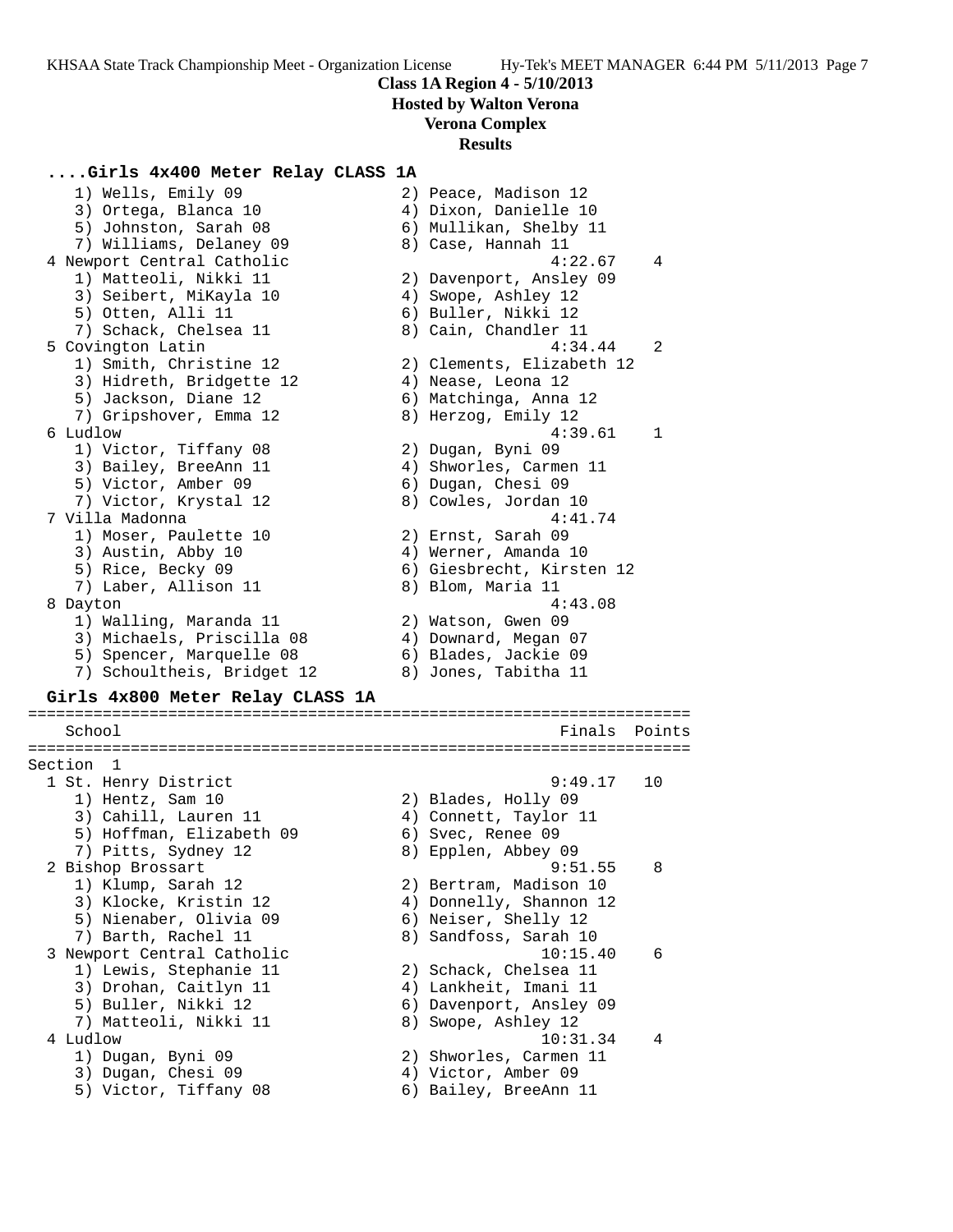**Hosted by Walton Verona**

# **Verona Complex**

## **Results**

### **....Girls 4x800 Meter Relay CLASS 1A**

| 7) Victor, Krystal 12      | 8) Dysert, Jessica 09      |
|----------------------------|----------------------------|
| 5 Covington Latin          | 10:40.40<br>2              |
| 1) Clements, Elizabeth 12  | 2) Nease, Leona 12         |
| 3) Hidreth, Bridgette 12   | 4) Smith, Christine 12     |
| 5) Jackson, Diane 12       | 6) Meyer, Katherine 09     |
| 7) Minzer, Katheryn 09     | 8) Wells, Sarah 09         |
| 6 Walton Verona            | 10:41.38<br>$\mathbf{1}$   |
| 1) Williams, Delaney 09    | 2) Lohr, Madison 08        |
| 3) Ortega, Blanca 10       | 4) Dixon, Danielle 10      |
| 5) Peace, Madison 12       | 6) Ponzer, McCall 07       |
| 7) Walker, Zoyie 10        | 8) Johnston, Sarah 08      |
| 7 Holy Cross (Covington)   | 10:44.12                   |
| 1) Robke, Sydney 09        | 2) Bergman, Celeste 09     |
| 3) Frantz, Lillian 11      | 4) Bergman, Gabrielle 11   |
| 5)                         | 6) Cox, Sarah 10           |
| 8 Villa Madonna            | 10:44.94                   |
| 1) Werner, Amanda 10       | 2) Austin, Abby 10         |
| 3) Cunha, Melissa 12       | 4) Laber, Allison 11       |
| 5) Giesbrecht, Kirsten 12  | 6) Blom, Maria 11          |
| 7) Penney, Sarah 10        | 8) Voorhees, Jessica 11    |
| 9 Beechwood                | 10:50.34                   |
| 1) Laake, Sarah 09         | 2) Dosker, Brooke 10       |
| 3) Ruedebusch, Samantha 10 | 4) Sweasy, Natalie 08      |
| 5) Brar, Tanvi 07          | 6) Redfield, Shannon 12    |
| 7) Slagle, Rebecca 09      | 8) Jackson, Grace 07       |
| 10 Dayton                  | 10:53.93                   |
| 1) Walling, Maranda 11     | 2) Downard, Megan 07       |
| 3) Michaels, Priscilla 08  | 4) Spencer, Marquelle 08   |
| 5) Watson, Gwen 09         | 6) Tillman, Katie 09       |
| 7) Jones, Tabitha 11       | 8) Schoultheis, Bridget 12 |

#### **Boys 100 Meter Dash CLASS 1A**

======================================================================= Year School Finals Points ======================================================================= 1 Morgan, Jeffrey 12 Bellevue 13.80 2 Cobaugh, Tyler 12 Villa Madonna 15.29 Section 2 1 Roberts, Jordan 12 Bellevue 12.50 2 Wesdorp, Karlan 10 St. Henry District 12.51 3 Linstead, Noah 09 Cov. Holy Cross 12.76 4 Meyer, Michael 11 Newport 12.98 5 Osburg, Zach 09 Newport Catholic 13.21 6 Deller, Timothy 10 Ludlow 13.33 7 Czechorski, Travis 12 Walton Verona 13.40 Section 3 1 Schwartz, Alex 12 Bishop Brossart 11.53 10 2 Jones, Jon 11 Walton Verona 11.62 8 3 Nussbaum, Max 12 Beechwood 11.66 6 4 Thomas, Mitchell 11 Beechwood 11.93 4 5 Nolan, Gualt 11 Newport Catholic 11.98 2 6 Aldridge, Craig 12 St. Henry District 12.15 1 7 Woodie, Shaun 12 Ludlow 12.24 8 Brugger, Josh 11 Bishop Brossart 12.40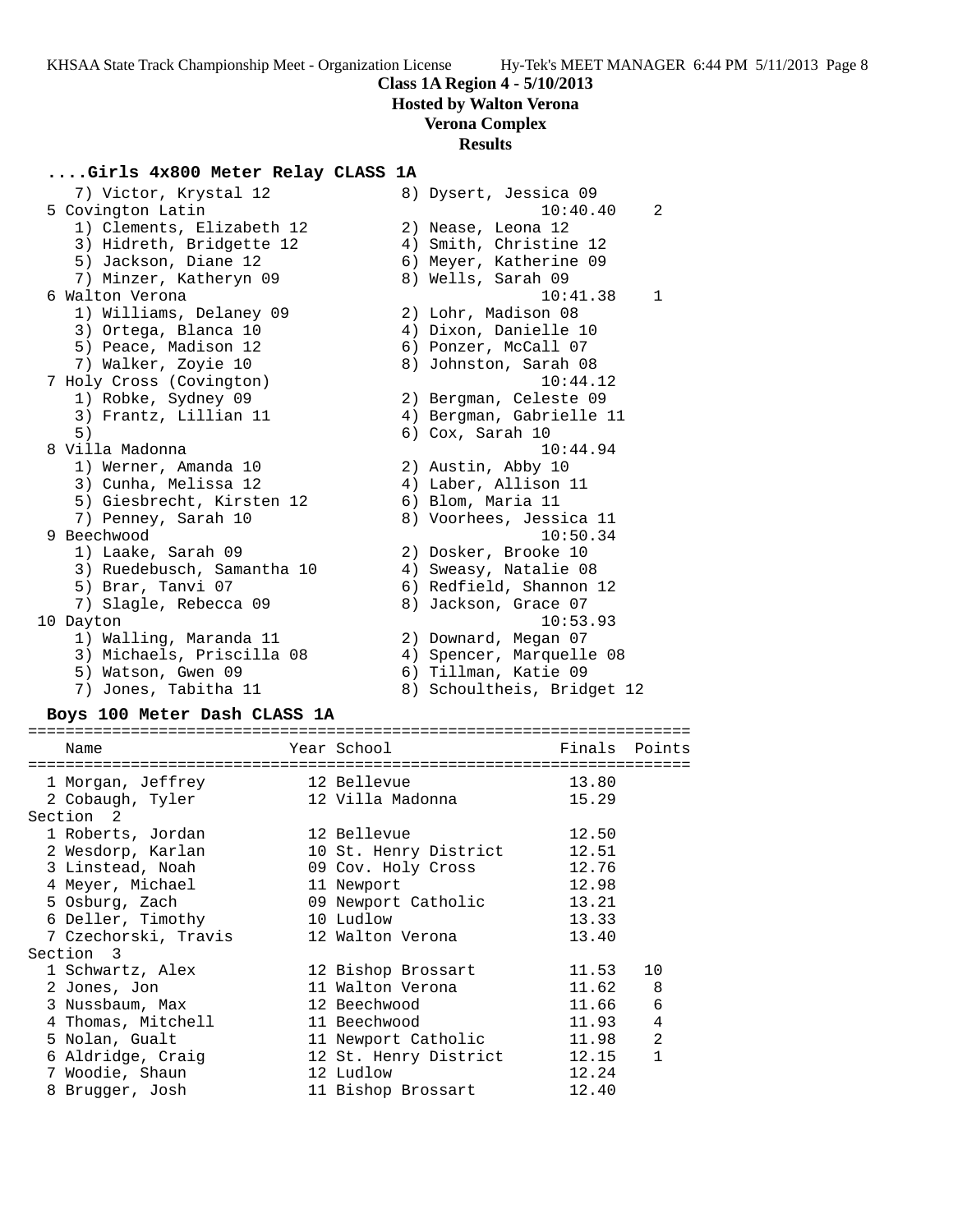# **Class 1A Region 4 - 5/10/2013**

**Hosted by Walton Verona**

# **Verona Complex**

**Results**

## **Boys 200 Meter Dash CLASS 1A**

| Name                               | Year School           | Finals  | Points         |
|------------------------------------|-----------------------|---------|----------------|
|                                    |                       |         |                |
| Section 1                          |                       |         |                |
| 1 Campbell, Will                   | 09 Villa Madonna      | 25.56   |                |
| 2 Stephenson, Blake                | 10 Bellevue           | 25.59   |                |
| 3 Hellmann, Alex                   | 10 Cov. Holy Cross    | 26.14   |                |
| 4 Deller, Timothy                  | 10 Ludlow             | 27.11   |                |
| 5 Paoli, Alex                      | 12 Covington Latin    | 27.51   |                |
| 6 Cobaugh, Tyler                   | 12 Villa Madonna      | 32.51   |                |
| Section <sub>2</sub>               |                       |         |                |
| 1 Wesdorp, Karlan                  | 10 St. Henry District | 24.75   |                |
| 2 Ferraro, J.P.                    | 10 St. Henry District | 24.92   |                |
| 3 Woodie, Shaun                    | 12 Ludlow             | 25.05   |                |
| 4 Huseman, Nick                    | 11 Newport Catholic   | 25.42   |                |
| 5 Guilkey, TJ                      | 12 Newport            | 25.48   |                |
| 6 Barrett, Zachary                 | 10 Bellevue           | 25.50   |                |
| 7 Meyer, Michael                   | 11 Newport            | 25.93   |                |
| Section 3                          |                       |         |                |
| 1 Schwartz, Alex                   | 12 Bishop Brossart    | 23.58   | 10             |
| 2 Hayden, Jaylen                   | 11 Beechwood          | 23.64   | 8              |
| 3 Nolan, Gualt                     | 11 Newport Catholic   | 24.01   | 6              |
| 4 Nussbaum, Max                    | 12 Beechwood          | 24.23   | $\overline{4}$ |
| 5 Hartig, Jacob                    | 12 Bishop Brossart    | 24.24   | 2              |
| 6 Crook, Colin                     | 09 Walton Verona      | 24.50   | $\mathbf{1}$   |
| 7 Grimme, Matt                     | 10 Dayton             | 25.07   |                |
| 8 Doverspike, Owen                 | 09 Walton Verona      | 25.20   |                |
|                                    |                       |         |                |
| Boys 400 Meter Dash CLASS 1A       |                       |         |                |
|                                    |                       |         |                |
|                                    |                       |         |                |
| Name                               | Year School           | Finals  | Points         |
|                                    |                       |         |                |
| Section 1                          |                       |         |                |
| 1 Overberg, Michael                | 12 St. Henry District | 54.99   | 1              |
| 2 Nields, Adam                     | 12 St. Henry District | 57.88   |                |
| 3 Boucher, Nick                    | 10 Villa Madonna      | 1:00.10 |                |
| Section<br>2                       |                       |         |                |
| 1 Hutchinson, Dustin               | 10 Walton Verona      | 55.76   |                |
| 2 Bramer, James                    | 12 Cov. Holy Cross    | 57.22   |                |
| 3 Hicks, Trey                      | 11 Beechwood          | 57.31   |                |
| 4 VanHuss, Cameron                 | 09 Ludlow             | 58.48   |                |
| 5 Combs, Bryson                    | 09 Bellevue           | 59.45   |                |
| 6 Paoli, Alex                      | 12 Covington Latin    | 59.70   |                |
| 7 Richmond, Roman                  | 10 Beechwood          | 59.91   |                |
| Section 3                          |                       |         |                |
| 1 Heil, Graeham                    | 12 Newport Catholic   | 51.79   | 10             |
| 2 Jones, Jon                       | 11 Walton Verona      | 51.99   | 8              |
| 3 Freppon, Noah                    | 12 Newport Catholic   | 53.98   | 6              |
| 4 Rechtin, Nolan                   | 12 Bellevue           | 54.34   | 4              |
| 5 Whaley, Mason                    | 11 Newport            | 54.90   | 2              |
| 6 Grimme, Matt                     | 10 Dayton             | 56.32   |                |
| 7 Vogel, Daniel<br>8 Graus, Andrew | 10 Bishop Brossart    | 56.47   |                |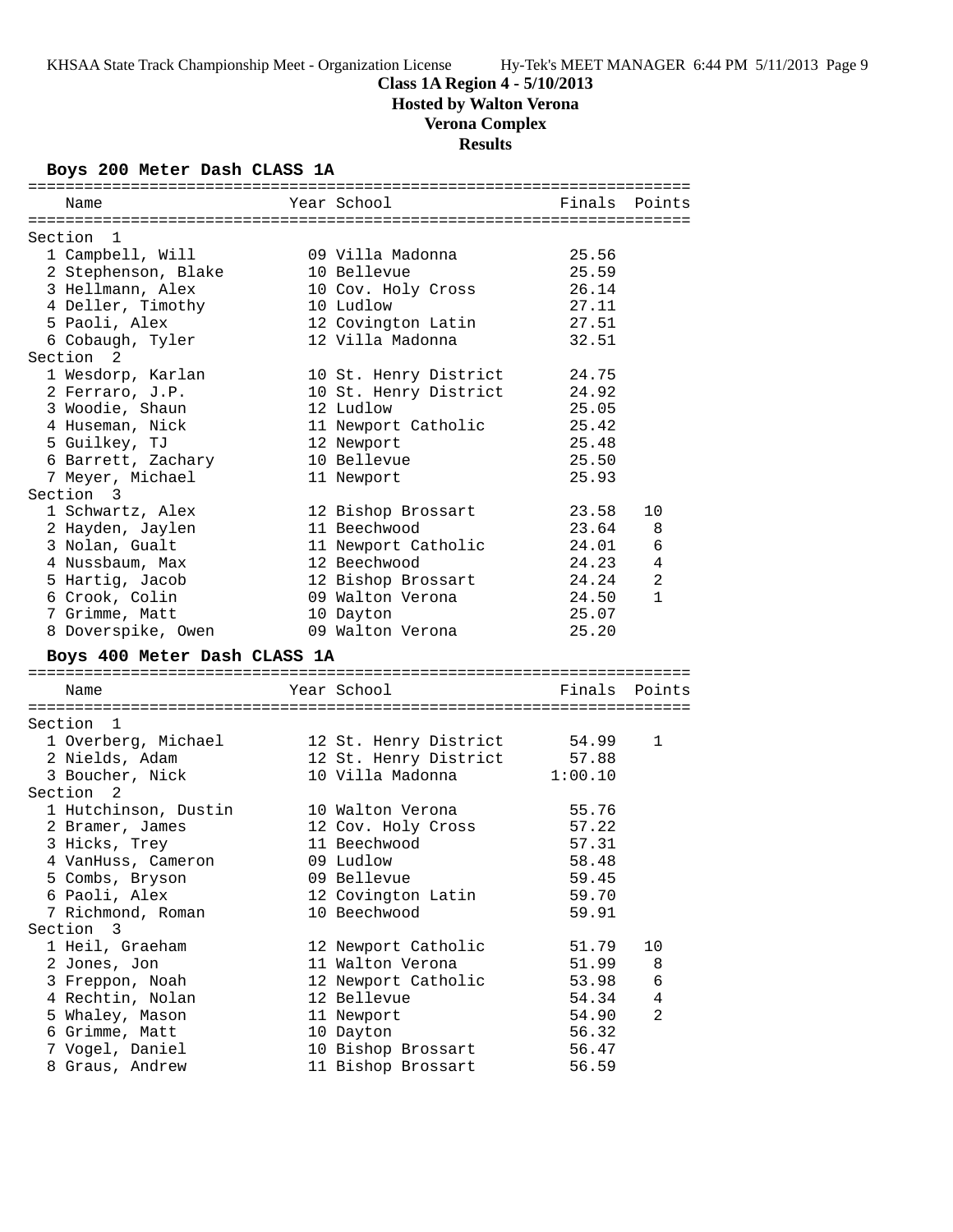# **Class 1A Region 4 - 5/10/2013**

**Hosted by Walton Verona**

# **Verona Complex**

**Results**

### **Boys 800 Meter Run CLASS 1A**

| Name                              | Year School                               | Finals Points       |                |
|-----------------------------------|-------------------------------------------|---------------------|----------------|
|                                   |                                           |                     |                |
| Section 1                         |                                           |                     |                |
| 1 Gasier, Derek                   | 11 Ludlow                                 | 2:13.45             |                |
| 2 Shoyat, Bogdan                  | 07 Beechwood                              | 2:22.24             |                |
| 3 Pence, Seth                     | 11 Ludlow                                 | 2:23.48             |                |
| 4 Connelly, Brendan               | 12 Covington Latin                        | 2:23.56             |                |
| 5 Wintring, Paul                  | 12 Covington Latin                        | 2:28.30             |                |
| Section <sub>2</sub>              |                                           |                     |                |
| 1 Caldwell, Michael               | 11 Bishop Brossart                        | 1:59.93             | 10             |
| 2 Barth, Sam                      | 12 Newport Catholic                       | 2:00.72             | 8              |
| 3 Eibel, Cory                     | 11 St. Henry District                     | 2:01.52             | 6              |
| 4 Birindelli, Grant               | 09 Beechwood                              | 2:02.05             | $\overline{4}$ |
| 5 Brockman, Robert                | 10 St. Henry District                     | 2:02.29             | $\overline{a}$ |
| 6 Baugh, Eric                     | 10 Villa Madonna                          | 2:02.38             | $\mathbf{1}$   |
| 7 Woeste, Tim                     | 11 Cov. Holy Cross                        | 2:04.20             |                |
| 8 Goller, Mark                    | 10 Bishop Brossart                        | 2:06.99             |                |
| 9 Meyer, Ryan                     | 11 Dayton                                 | 2:08.95             |                |
| 10 Schwarting, Marcus             | 11 Villa Madonna                          | 2:09.03             |                |
| 11 Placke, Noah                   | 12 Bellevue                               | 2:09.71             |                |
| 12 Harper, Matt                   | 10 Walton Verona                          | 2:10.64             |                |
| 13 Schell, Colin                  | 12 Walton Verona                          | 2:11.91             |                |
| 14 Schwarber, Grant               | 10 Newport Catholic 2:11.95               |                     |                |
| 15 Hazeres, Alec                  | 10 Bellevue                               | 2:17.71             |                |
| Boys 1600 Meter Run CLASS 1A      |                                           |                     |                |
|                                   |                                           |                     |                |
| Name                              | Year School                               | Finals Points       |                |
|                                   |                                           |                     |                |
| Section 1                         |                                           |                     |                |
| 1 Baugh, Eric                     | 10 Villa Madonna                          | 4:25.13             | 10             |
| 2 Caldwell, Michael               | 11 Bishop Brossart                        | 4:28.12             | 8              |
| 3 Wolfer, Daniel                  | 12 St. Henry District                     | 4:34.85             | 6              |
| 4 Brockman, Robert                | 10 St. Henry District                     | 4:38.29             | 4              |
| 5 Birindelli, Grant               | 09 Beechwood                              | 4:38.41             | 2              |
| 6 Rodgers, Peter                  | 12 Covington Latin                        | 4:47.84             | $\mathbf{1}$   |
| 7 Loos, Chris                     | 10 Bishop Brossart                        | 4:50.26             |                |
| 8 Anderson, Brian                 | 09 Newport Catholic                       | 5:04.05             |                |
| 9 Tannenbaum, Nick                | 11 Walton Verona                          | 5:07.03             |                |
| 10 Walker, Colin                  | 10 Newport Catholic                       | 5:07.72             |                |
| 11 Moran, John                    | 12 Calvary Christian                      | 5:13.52             |                |
| 12 Stacey, Ben                    | 10 Beechwood                              | 5:18.36             |                |
| 13 Pence, Seth                    | 11 Ludlow                                 | 5:31.16             |                |
| 14 Brinker, Jeffrey               | 08 Bellevue                               | 5:34.42             |                |
| 15 Sprague, Sawyer                | 09 Bellevue                               | 5:39.92             |                |
| 16 Roth, Adam                     | 11 Dayton                                 | 5:48.11             |                |
| 17 Cochran, Joshua                | 09 Covington Latin                        | 6:01.08             |                |
| Boys 3200 Meter Run CLASS 1A      |                                           |                     |                |
|                                   |                                           |                     |                |
|                                   |                                           |                     |                |
| Name                              | Year School                               | Finals              | Points         |
|                                   |                                           |                     |                |
| 1 Wolfer, Daniel<br>2 Baugh, Eric | 12 St. Henry District<br>10 Villa Madonna | 9:55.04<br>10:01.59 | 10<br>8        |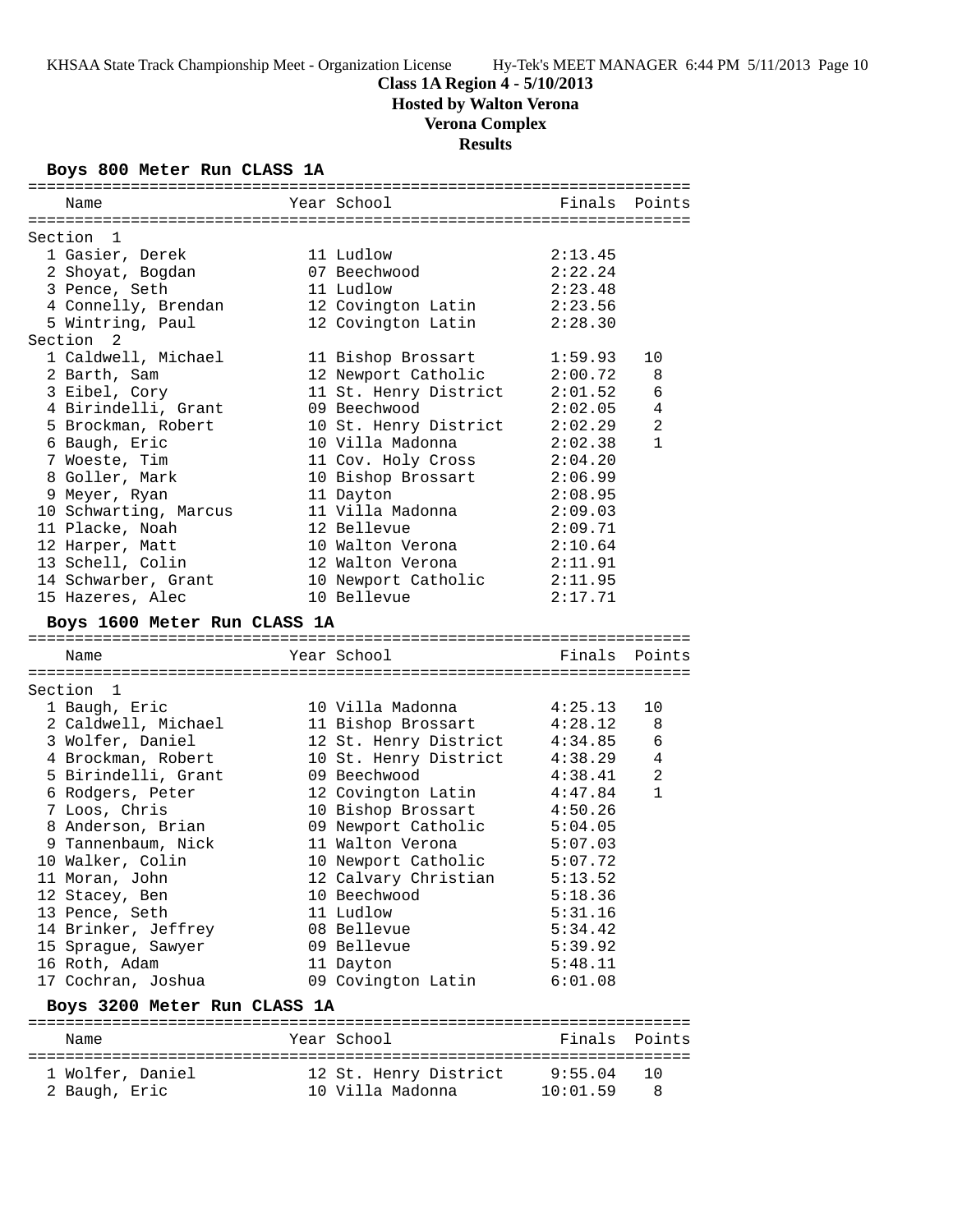# **Class 1A Region 4 - 5/10/2013**

**Hosted by Walton Verona**

# **Verona Complex**

## **Results**

## **....Boys 3200 Meter Run CLASS 1A**

| 3 Loos, Chris        | 10 Bishop Brossart    | 10:16.71 | 6            |
|----------------------|-----------------------|----------|--------------|
| 4 Caldwell, Michael  | 11 Bishop Brossart    | 10:18.54 | 4            |
| 5 Rodgers, Peter     | 12 Covington Latin    | 10:24.47 | 2            |
| 6 Warner, Ethan      | 12 Walton Verona      | 10:24.91 | $\mathbf{1}$ |
| 7 Hannon, Josh       | 09 St. Henry District | 10:33.22 |              |
| 8 Rider, Joe         | 11 Walton Verona      | 10:35.71 |              |
| 9 Schwarting, Marcus | 11 Villa Madonna      | 11:08.33 |              |
| 10 Walker, Colin     | 10 Newport Catholic   | 11:14.32 |              |
| 11 Martin, Seth      | 11 Newport Catholic   | 11:26.27 |              |
| 12 Stacey, Ben       | 10 Beechwood          | 12:08.24 |              |
| 13 Welbers, Chris    | 08 Ludlow             | 12:21.52 |              |
| 14 Spraque, Sawyer   | 09 Bellevue           | 12:29.15 |              |
| 15 Cochran, Geoffry  | 09 Covington Latin    | 12:29.55 |              |
| 16 Roth, Adam        | 11 Dayton             | 13:26.62 |              |
| 17 Thompson, Tyler   | 07 Bellevue           | 13:47.78 |              |

## **Boys 110 Meter Hurdles CLASS 1A**

| Name                                                                                                                                                      | Year School                                                                                                                                             | Finals                                                               | Points                              |
|-----------------------------------------------------------------------------------------------------------------------------------------------------------|---------------------------------------------------------------------------------------------------------------------------------------------------------|----------------------------------------------------------------------|-------------------------------------|
| 1 Hellmann, Alex<br>2 Bricking, Jeremy<br>3 Chase, Cameron<br>4 Toll, Andrew<br>5 Noonchester, Tyler<br>Section <sub>2</sub>                              | 10 Cov. Holy Cross<br>10 Newport Catholic<br>09 Bellevue<br>10 Bishop Brossart<br>09 Bellevue                                                           | 18.62<br>18.99<br>20.91<br>20.98<br>21.48                            |                                     |
| 1 Simon, Kyle<br>2 Eibel, Austin<br>3 Everett, Devon<br>4 Stanley, Jashawn<br>5 Gillcrist, Joe<br>6 Berkemeyer, Drew<br>7 Lane, Cameron<br>8 Brett, Jacob | 12 Newport Catholic<br>12 St. Henry District<br>11 Beechwood<br>11 Newport<br>10 St. Henry District<br>11 Bishop Brossart<br>12 Beechwood<br>11 Newport | 15.99<br>16.17<br>16.54<br>16.86<br>17.36<br>17.58<br>18.29<br>18.76 | 10<br>8<br>6<br>4<br>$\mathfrak{D}$ |

## **Boys 300 Meter Hurdles CLASS 1A**

| Name               | Year School           | Finals Points |    |
|--------------------|-----------------------|---------------|----|
| Section 1          |                       |               |    |
| 1 Isbell, Tony     | 10 Bellevue           | 45.36         |    |
| 2 Hellmann, Alex   | 10 Cov. Holy Cross    | 45.62         |    |
| 3 Lane, Cameron    | 12 Beechwood          | 45.69         |    |
| 4 Chase, Cameron   | 09 Bellevue           | 48.08         |    |
| 5 Toll, Andrew     | 10 Bishop Brossart    | 52.22         |    |
| Section 2          |                       |               |    |
| 1 Eibel, Austin    | 12 St. Henry District | 41.38         | 10 |
| 2 Berkemeyer, Drew | 11 Bishop Brossart    | 42.40         | 8  |
| 3 Everett, Devon   | 11 Beechwood          | 42.41         | 6  |
| 4 Simon, Kyle      | 12 Newport Catholic   | 42.45         | 4  |
| 5 Richardson, Noah | 09 Walton Verona      | 43.42         | 2  |
| 6 Brett, Jacob     | 11 Newport            | 44.21         | 1  |
| 7 Huseman, Nick    | 11 Newport Catholic   | 44.72         |    |
| 8 Gillcrist, Joe   | 10 St. Henry District | 45.54         |    |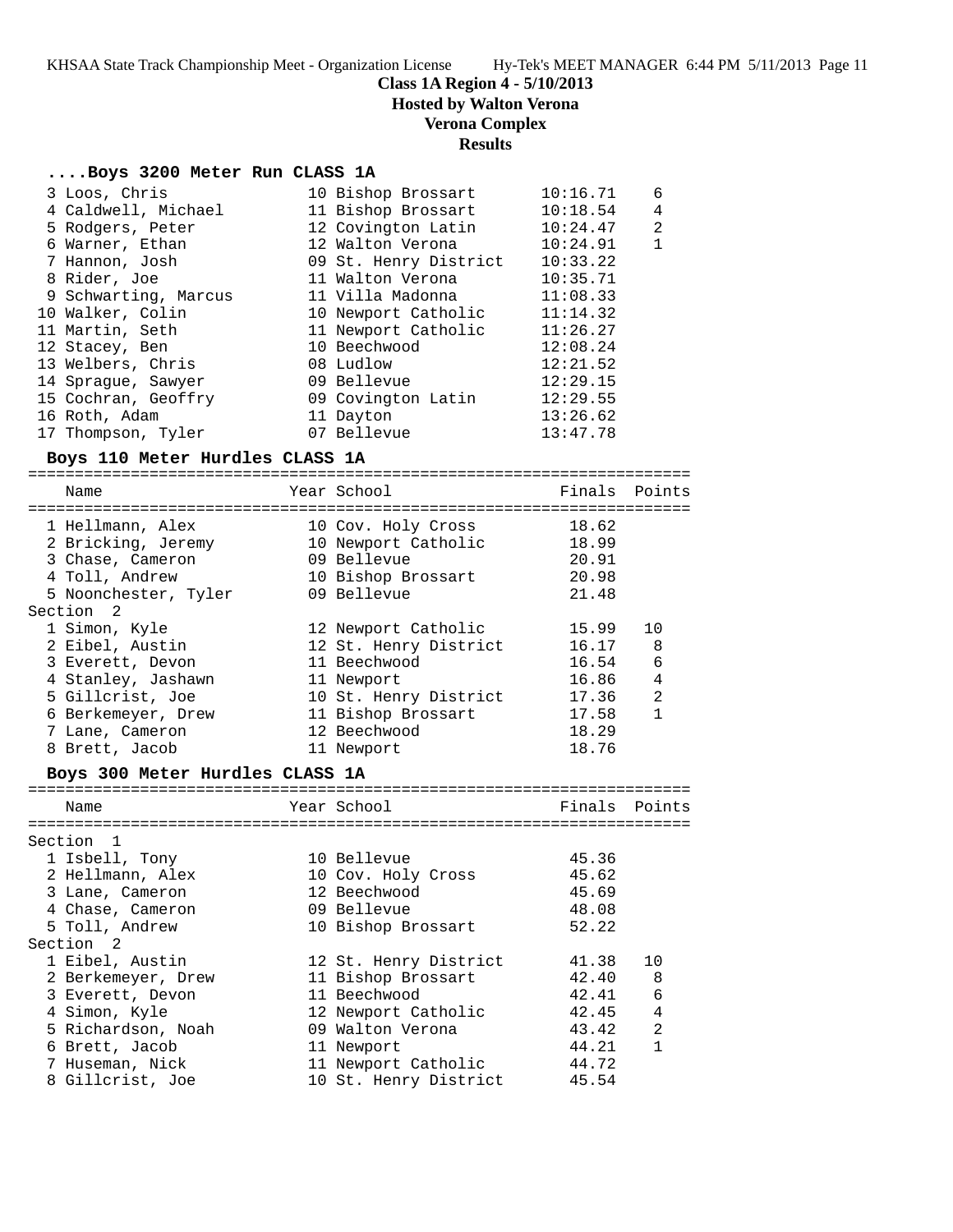### **Class 1A Region 4 - 5/10/2013**

**Hosted by Walton Verona**

#### **Verona Complex**

**Results**

### **Boys 4x100 Meter Relay CLASS 1A**

======================================================================= School **Finals** Points **School** ======================================================================= Section 1<br>1 Newport Central Catholic 1 Newport Central Catholic 50.68 1) Osburg, Zach 09 2) Swope, Zach 09 3) Seiter, Bannon 10 (4) Huseman, Nick 11 5) Nolan, Gualt 11 6) Freppon, Noah 12 7) Bricking, Jeremy 10  $\hphantom{\text{2.65}$  8) Hardt, Nick 11 Section 2<br>1 Beechwood 1 Beechwood 45.15 10 1) Erdman, Gage 12 2) Hayden, Jaylen 11 3) Thomas, Mitchell 11 (4) Nussbaum, Max 12 5) Talley, Jack 10  $\hphantom{\text{2.65}$  6) Cleveland, Bradley 10 7) Everett, Dalton 08 8) Everett, Devon 11 2 Walton Verona 45.42 8 1) Crook, Colin 09 2) Richardson, Noah 09 3) Crook, Clark 09 4) Doverspike, Owen 09 5) Jones, Jon 11 6) Smith, Scott 10 7) Hutchinson, Dustin 10 8) Czechorski, Travis 12 3 Bishop Brossart 46.22 6 1) Schwartz, Alex 12 2) Brugger, Josh 11 3) Hartig, Jacob 12 (4) Miller, Drew 11 5) Berkemeyer, Drew 11 6) Landwehr, Michael 12 7) Loos, Chris 10 8) Graus, Andrew 11 4 Newport 47.28 4 1) Bailey, Charles 11 2) Guilkey, TJ 12 3) Whaley, Mason 11 4) Stanley, Jashawn 11 5) Brett, Jacob 11 6) Meyer, Michael 11 7) Lewis, Michael 11 8) Wright, Aroyal 12 5 Ludlow 48.17 2 1) Cole, Zach 11 2) Turvey, Christian 12 3) Jordan, Anthony 12 4) Woodie, Shaun 12 5) Khayyati, Mehjahr 11 6) McCauley, Kolin 11 7) Deller, Timothy 10  $\hskip 1.5cm 8)$  Gasier, Derek 11 6 Bellevue 49.01 1 1) Stephenson, Blake 10 2) Combs, Bryson 09 3) Barrett, Zachary 10  $\hskip1cm$  4) Rechtin, Nolan 12 5) Roberts, Jordan 12 (6) Placke, Noah 12 7) Chase, Cameron 09 68 8) Hazeres, Alec 7 St. Henry District 49.21 1) Nields, Alec 12 2) Staub, Nick 10 3) Wesdorp, Karlan 10  $\hskip1cm$  4) Gillcrist, Joe 10 5) Aldridge, Craig 12 6) Overberg, Michael 12 7) Eibel, Austin 12 8) Ferraro, J.P. 10 8 Villa Madonna 49.56 1) Day, Mitchell 12 2) Adams, Scott 12 3) Jackson, Clay 12 4) Campbell, Will 09 5) Barton, Alex 10 6) Lund, Randy 12 7) Bauscher, Alec 12 (8) Boucher, Nick 10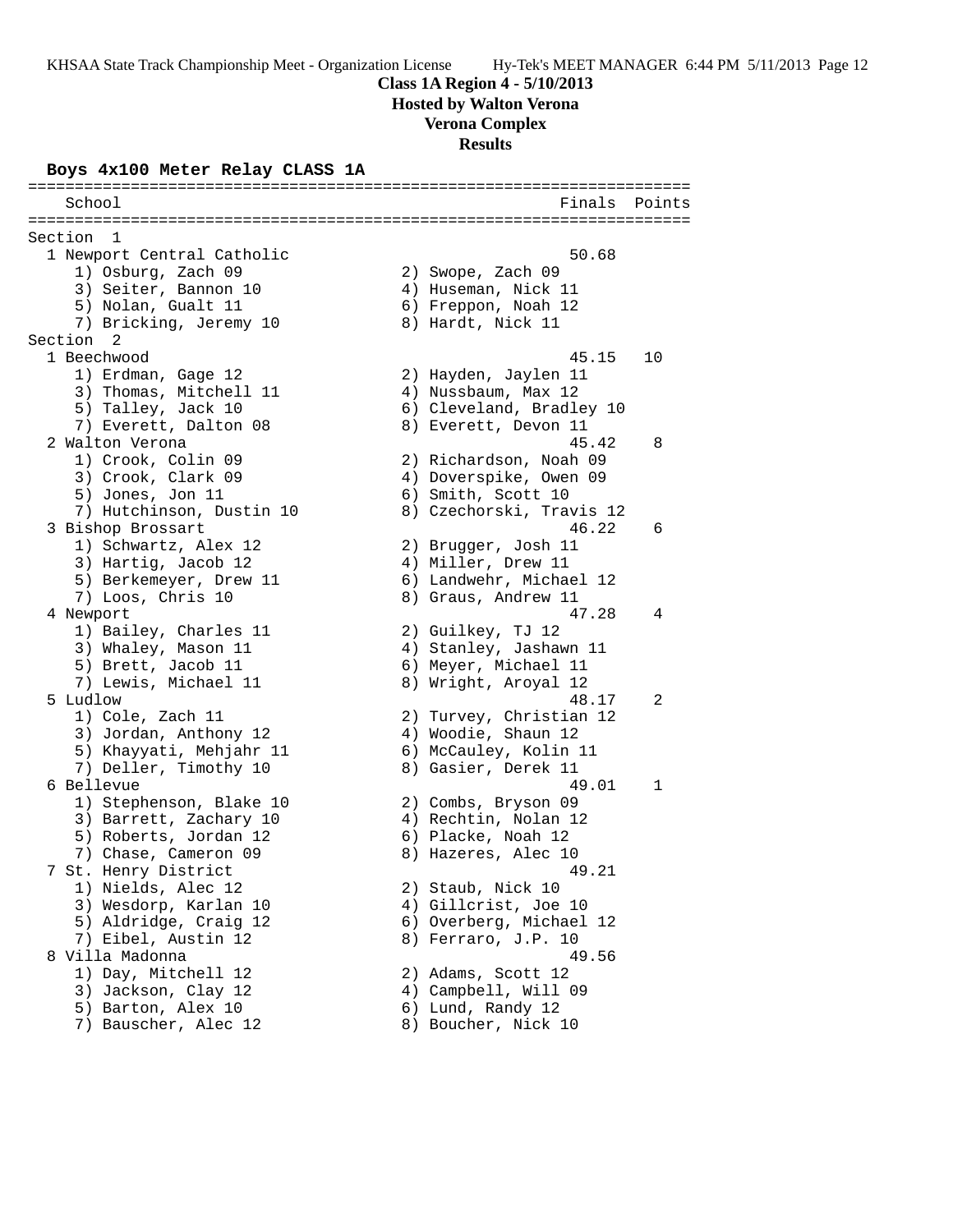**Hosted by Walton Verona**

## **Verona Complex**

**Results**

### **Boys 4x200 Meter Relay CLASS 1A**

======================================================================= School **Finals** Points **School** ======================================================================= Section 1<br>1 Villa Madonna 1 Villa Madonna 1:45.03 1) Adams, Scott 12 2) Day, Mitchell 12 3) Barton, Alex 10 (4) Campbell, Will 09 5) Jackson, Clay 12 (6) Lund, Randy 12 7) Bauscher, Alec 12 (8) Schwarting, Marcus 11 Section 2<br>1 Beechwood 1 Beechwood 1:33.80 10 1) Erdman, Gage 12 2) Hayden, Jaylen 11 3) Thomas, Mitchell 11 (4) Nussbaum, Max 12 5) Everett, Devon 11 6) Talley, Jack 10 7) Shover, Max 11 8) Richmond, Roman 10 2 Newport Central Catholic 1:34.53 8 1) Nolan, Gualt 11 2) Freppon, Noah 12 3) Simon, Kyle 12 (4) Barth, Sam 12 5) Heil, Graeham 12 (6) Huseman, Nick 11 7) Schwarber, Grant 10  $\qquad \qquad 8)$  Johnson, Nick 11 3 Walton Verona 1:35.30 6 1) Crook, Colin 09 2) Doverspike, Owen 09 3) Schmitt, Kallen 11 (4) Jones, Jon 11 5) Richardson, Noah 09 6) Hutchinson, Dustin 10 7) Crook, Clark 09 8) Smith, Scott 10 4 Bishop Brossart 1:36.65 4 1) Berkemeyer, Drew 11 2) Brugger, Josh 11 3) Miller, Drew 11 4) Schwartz, Alex 12 5) Landwehr, Michael 12 (6) Donnelly, Joe 10 7) Hartig, Jacob 12 8) Graus, Andrew 11 5 St. Henry District 1:37.76 2 1) Nields, Alec 12 2) Overberg, Michael 12 3) Ferraro, J.P. 10 4) Wesdorp, Karlan 10 5) Aldridge, Craig 12 (6) Eibel, Austin 12 7) Staub, Nick 10 8) Gillcrist, Joe 10 6 Ludlow 1:37.95 1 1) Cole, Zach 11 2) Turvey, Christian 12 3) Woodie, Shaun 12 4) Jordan, Anthony 12 5) Khayyati, Mehjahr 11 6) McCauley, Kolin 11 7) Deller, Timothy 10  $\hskip1cm 8)$  Gasier, Derek 11 7 Newport 1:38.04 1) Bailey, Charles 11 2) Brett, Jacob 11 3) Guilkey, TJ 12 4) Whaley, Mason 11 5) Meyer, Michael 11  $\hskip10mm$  6) Stanley, Jashawn 11 7) Lewis, Michael 11 8) Wright, Aroyal 12 8 Bellevue 1:38.88 1) Roberts, Jordan 12 2) Barrett, Zachary 10 3) Placke, Noah 12 4) Rechtin, Nolan 12 5) Stephenson, Blake 10 (6) Combs, Bryson 09 7) Morgan, Jeffrey 12  $\hskip1cm 8$ ) Hazeres, Alec 10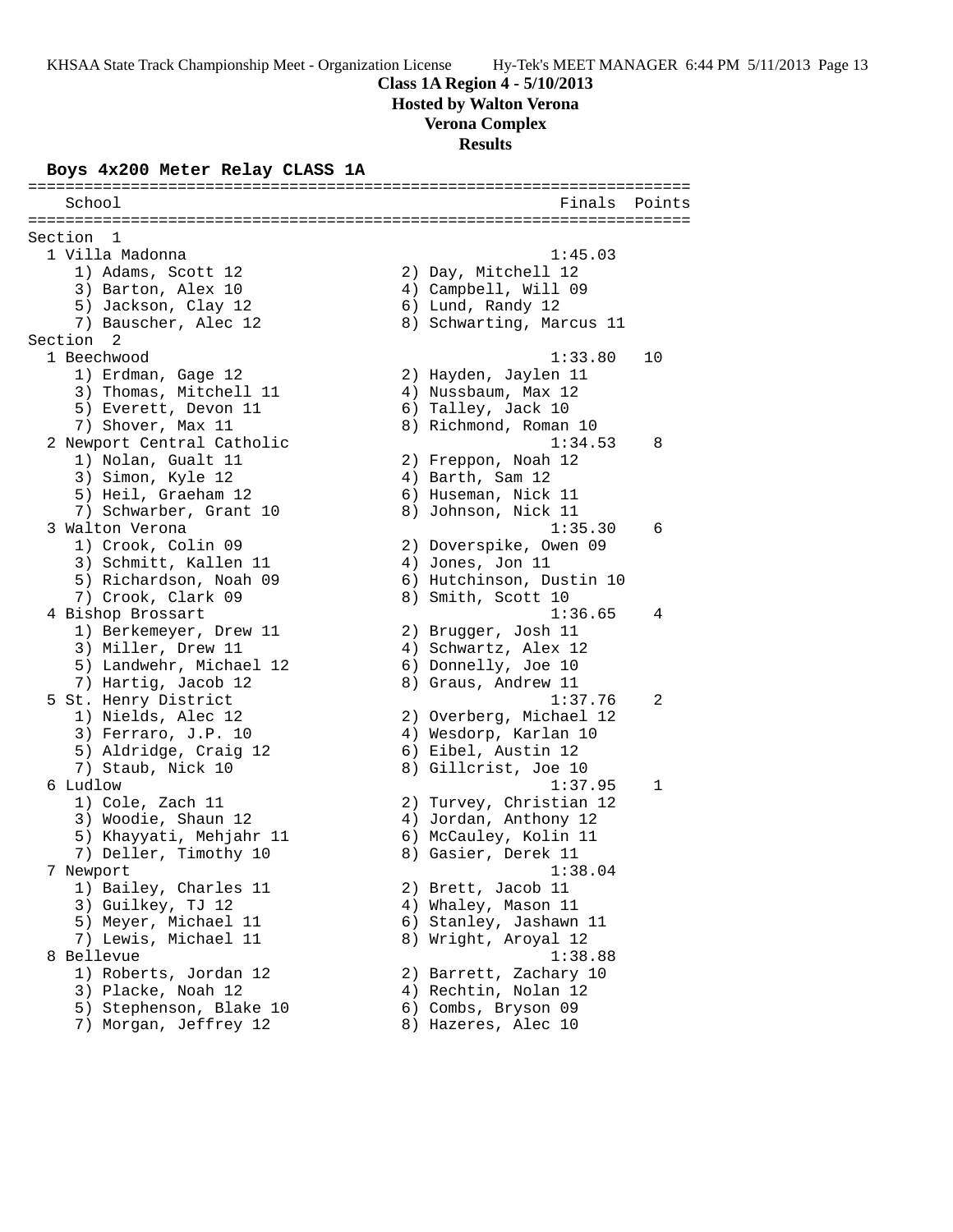**Hosted by Walton Verona**

**Verona Complex**

## **Results**

### **Boys 4x400 Meter Relay CLASS 1A**

======================================================================= School **Finals** Points **School** ======================================================================= Section 1<br>1 Villa Madonna 1 Villa Madonna 3:54.06 1) Jackson, Clay 12 2) Adams, Scott 12 3) Barton, Alex 10 4) Lund, Randy 12 5) Baugh, Eric 10 (6) Bauscher, Alec 12 7) Day, Mitchell 12 8) Campbell, Will 09 2 Ludlow 3:57.92 1) VanHuss, Cameron 09 2) Lewis, Alex 11 3) Jordan, Anthony 12 4) Gasier, Derek 11 5) Burton, Sean 11 6) Cole, Zach 11 7) Deller, Timothy 10  $\hskip1cm 8$ ) Woodie, Shaun 12 3 Covington Latin 4:14.18 1) Rodgers, Peter 12 2) Wintring, Paul 12 3) Connelly, Brendan 12 (4) Paoli, Alex 12 5) Cochran, Geoffry 09 6) Cochran, Joshua 09 Section 2 1 Newport Central Catholic 3:31.76 10 1) Simon, Kyle 12 2) Freppon, Noah 12 3) Heil, Graeham 12 (4) Barth, Sam 12 5) Schwarber, Grant 10 (6) Johnson, Nick 11 7) Nolan, Gualt 11 8) Anderson, Brian 09 2 St. Henry District 3:32.19 8 1) Brockman, Robert 10 2) Eibel, Austin 12 3) Eibel, Cory 11 4) Overberg, Michael 12 5) Nields, Adam 12 (6) Nields, Alec 12 7) Hannon, Josh 09 8) Wolfer, Daniel 12 3 Walton Verona 3:35.96 6 1) Schmitt, Kallen 11 2) Hutchinson, Dustin 10 3) Schell, Colin 12 (4) Jones, Jon 11 5) Akins, Nate 10 6) Harper, Matt 10 7) Richardson, Noah 09 8) Doverspike, Owen 09 4 Bellevue 3:38.32 4 1) Hazeres, Alec 10 2) Isbell, Tony 10 3) Rechtin, Nolan 12 (4) Placke, Noah 12 5) Roberts, Jordan 12 (6) Combs, Bryson 09 7) Hazeres, Adam 08 8) Thompson, Tyler 07 5 Newport 3:41.25 2 1) Bailey, Charles 11 2) Brett, Jacob 11 3) Stanley, Jashawn 11 4) Whaley, Mason 11 5) Guilkey, TJ 12 (6) Lewis, Michael 11 7) Meyer, Michael 11  $\hphantom{\text{2.65}$  8) Wright, Aroyal 12 6 Bishop Brossart 3:42.37 1 1) Graus, Andrew 11 2) Donnelly, Joe 10 3) Vogel, Daniel 10 4) Smith, Ronny 10 5) Caldwell, Michael 11 6) Landwehr, Michael 12 7) Loos, Chris 10 8) Goller, Mark 10 7 Holy Cross (Covington) 3:48.53 1) Bramer, James 12 2) Linstead, Noah 09 3) Walker, Kadeem 10  $\hskip1cm 4$ ) Woeste, Tim 11 5) Hellmann, Alex 10 (6) Hassert, Alex 11 8 Beechwood 3:48.63 1) Thomas, Mitchell 11 2) Hayden, Jaylen 11